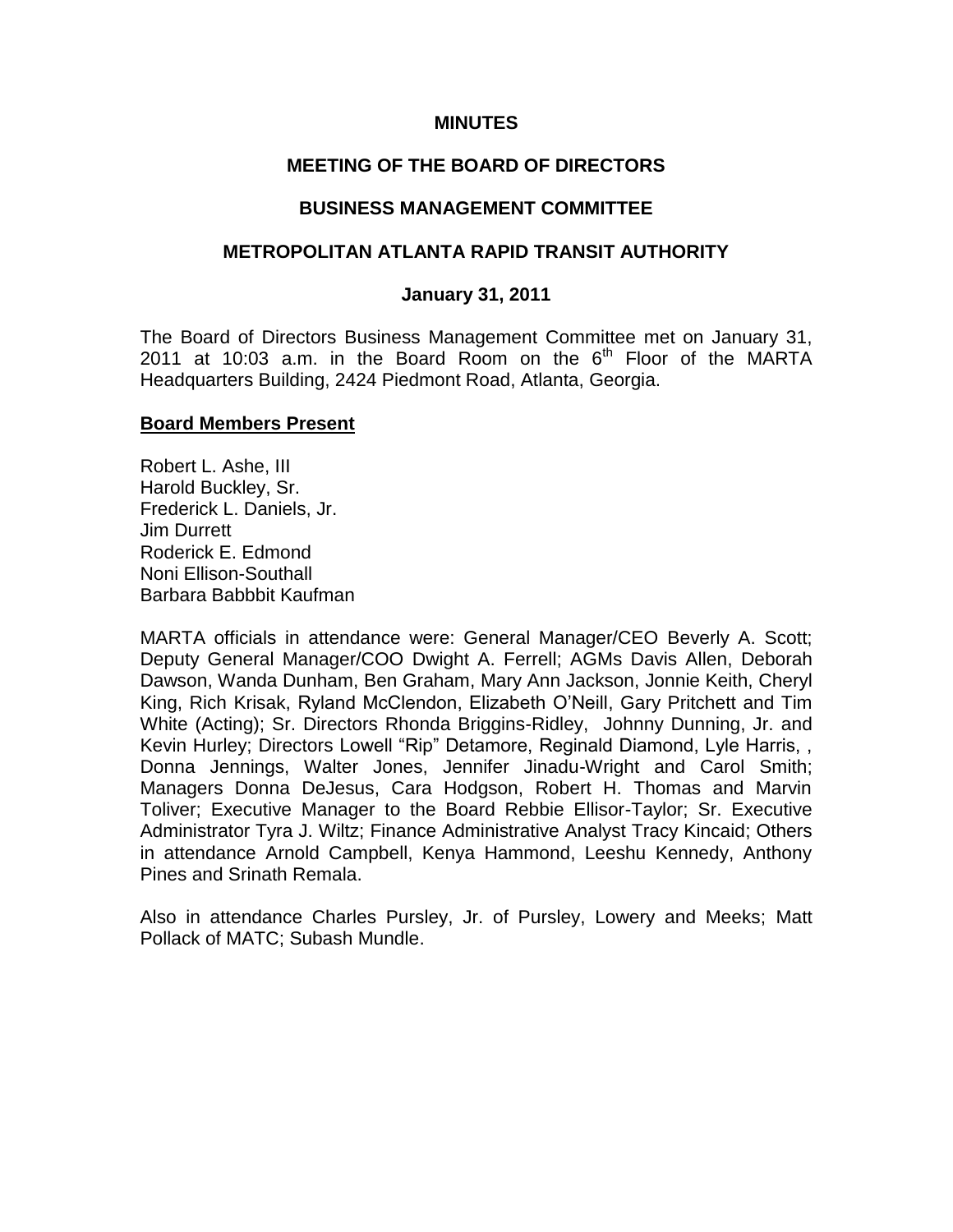# **Approval of the November 29, 2010 Business Management Committee Meeting Minutes**

On motion by Mr. Durrett seconded by Mrs. Kaufman, the minutes were unanimously approved by a vote of 4 to 0, with 4 members present.

## **Briefing – FY 2011 Midyear Budget Review**

Mr. Allen briefed the Committee on the FY 2011 Midyear Budget Review.

*FY 2011 Budget Development – Difficult Choices:*

- Develop a responsible multi-year financial plan (FY 2011-2013)
- Stabilize MARTA into August 2012 Transportation Referendum (FY 2013)
- Within extremely limited resources, position MARTA for future regional transit expansion and growth (Variable-Based Fares and "New Starts"

## *FY 2011 Capital Budget Assumptions*

- Projects with contracts ready to close out will be completed and closed
- Projects with contract commitments will be completed
- Safety critical and regulatory projects will be completed as planned
- Train control projects are critical to the safe operation of our rail transit system and will be completed as planned
- Projects with grant funds will proceed as planned
- Projects with grant funds will proceed as planned
- Only essential planning work needed to prepare MARTA transit expansion plans (CoA, DeKalb, Fulton) and Variable-Based Fares (VBF)
- 50% of Sales Tax used for Capital
- Sales Tax receipts based on April 2010 forecast from Georgia State University (GSU) Economic Forecast Center
- State of Good Repair Projects are subject to varying levels of deferral due to projected budget shortfalls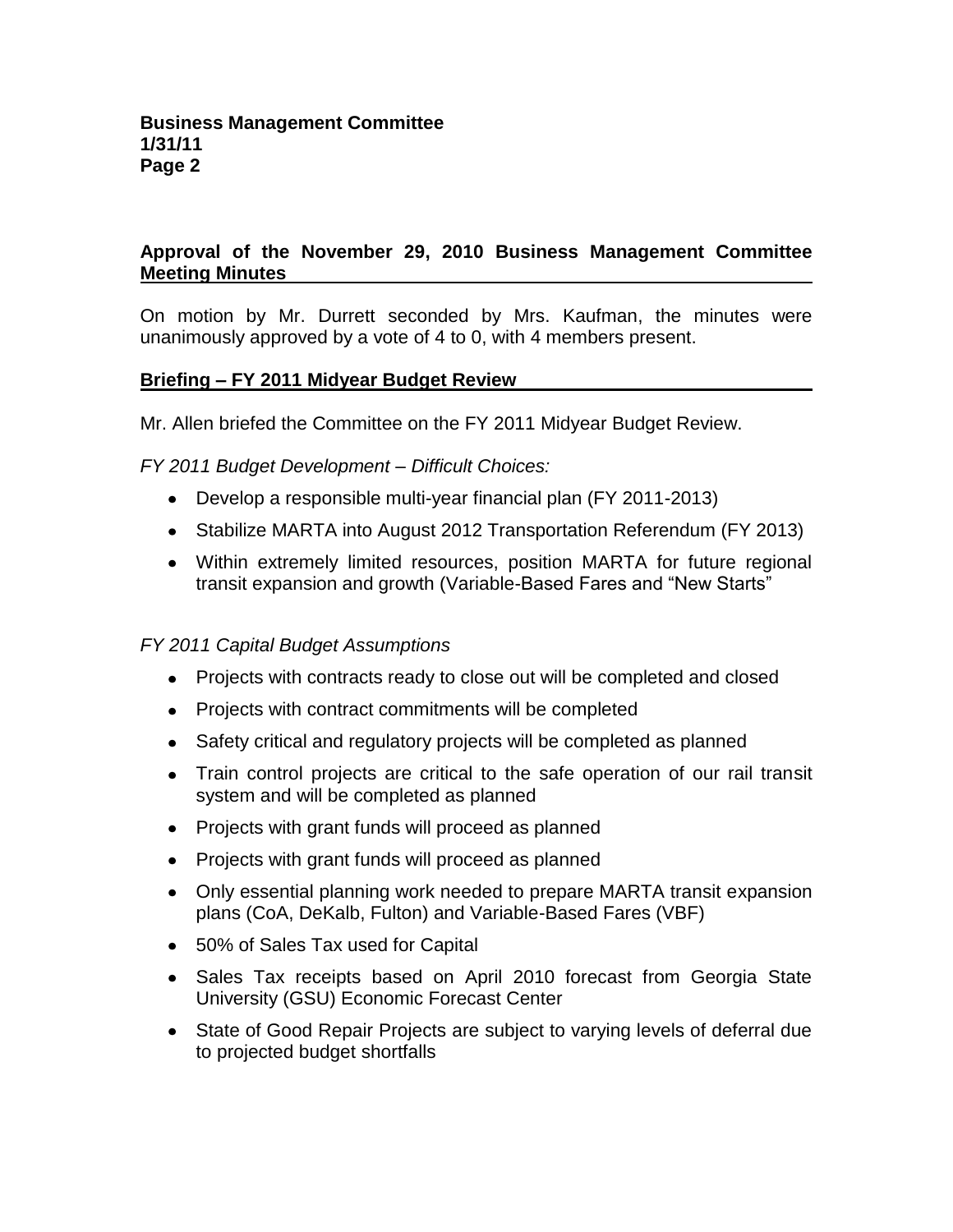- Projects consisting of initiatives to improve operating efficiency, increase ridership, expand service or increase operating capacity are subject to greater levels of deferral due to projected budget shortfalls
- Federal grants coincide with project execution in the ARC Regional Plan
- Influx of an additional \$5M in ARRA Funding to the Capital Program
- Be extremely proactive regarding new Federal funding opportunities

# *Major Impacts – FY 2011 Budget*

- Bus Service Reductions Effective September 25, 2010
	- o 131 to 91 Bus Routes
		- 25 "Lifeline" routes (minimum 60 minute frequency)
	- $\circ$  -10.2% Reduction in bus hours
	- o +4.6% MARTA Mobility service increase for seniors and disabled
	- o 86% Current riders still served
	- o No Braves or Lakewood Amphitheater shuttles
	- o No small bus service
	- $\circ$  Reduces MARTA Bus service coverage from 1,479 miles to 1,034 miles – 30.1%
		- **Service coverage in Fulton County was reduced by 31%**
		- **Service coverage in DeKalb County was reduced by 29%**
		- **Service coverage in the City of Atlanta was reduced by 32%**
- Customer Impacts
	- o Breeze Card Services Center
		- FY 2011 Hours: Monday Friday 8 a.m. 5 p.m.; no weekend or holiday service
		- Alternatives for Customer Communications: MARTA website, Ride Stores and IVR (check balance)
	- o Five Points Information Booth
		- FY 2011 Hours: Monday Friday 7 a.m. 7 p.m.; no weekend or holiday service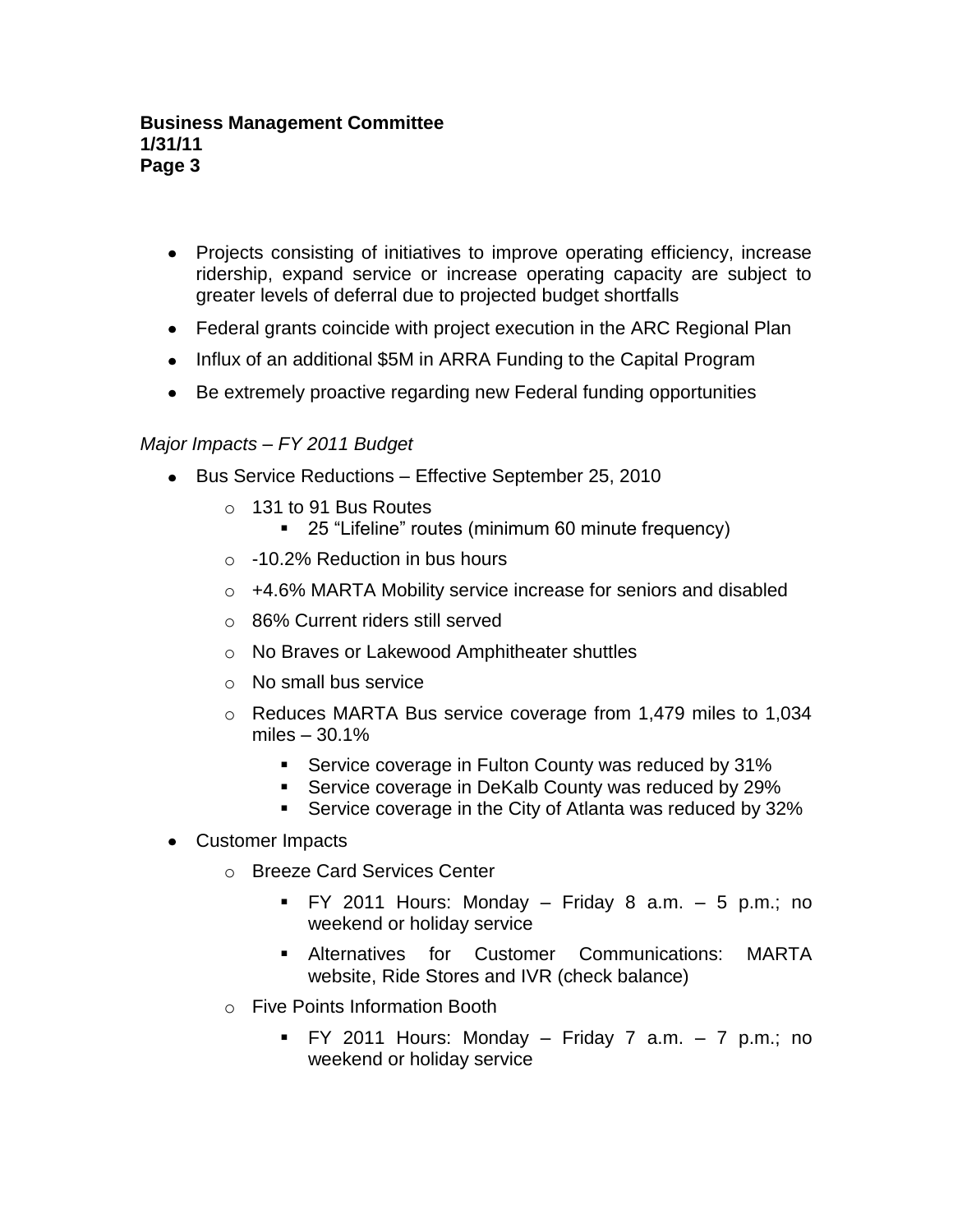- Alternatives for Customer Communications: Station Agents and MARTA Police
- o Ride Store Closures
	- **Lenox and Lindbergh closing**
	- Reduced Fare Office open at Lindbergh
	- **Airport and Five Points Ride Stores open**
- o Public Restroom Closures
	- Restrooms open at nine (9) major transfer and end-of-line stations
	- **Five Points staffed and open with reduced hours** 
		- $\geq 6$  a.m. 7 p.m. on weekdays
		- $\geq 9$  a.m. 7 p.m. on weekends
- Human Resources
	- o No base increase in wages/benefits budgeted for any MARTA employees through FY 2013
	- o Continuation of 10-day furlough for non-represented employees through FY 2013
	- o Continuation of no merit increase for non-represented employees FY 2013
	- $\circ$  Increased healthcare for non-represented employees and pension contributions
	- o No cost increase collective bargaining settlement
	- o Staffing 734 positions eliminated (-13.9%) from FY 2011 Budget
		- 543 Represented
		- 191 Non-Represented
		- 300+ Employee Layoffs (estimated)
- Reduction in Force (RIF) Process Effective Dates
	- o Non-Represented Employees
		- Non-Operations Support June 29, 2010
		- Operations Support September 24, 2010
	- o Represented Employees September 24, 2010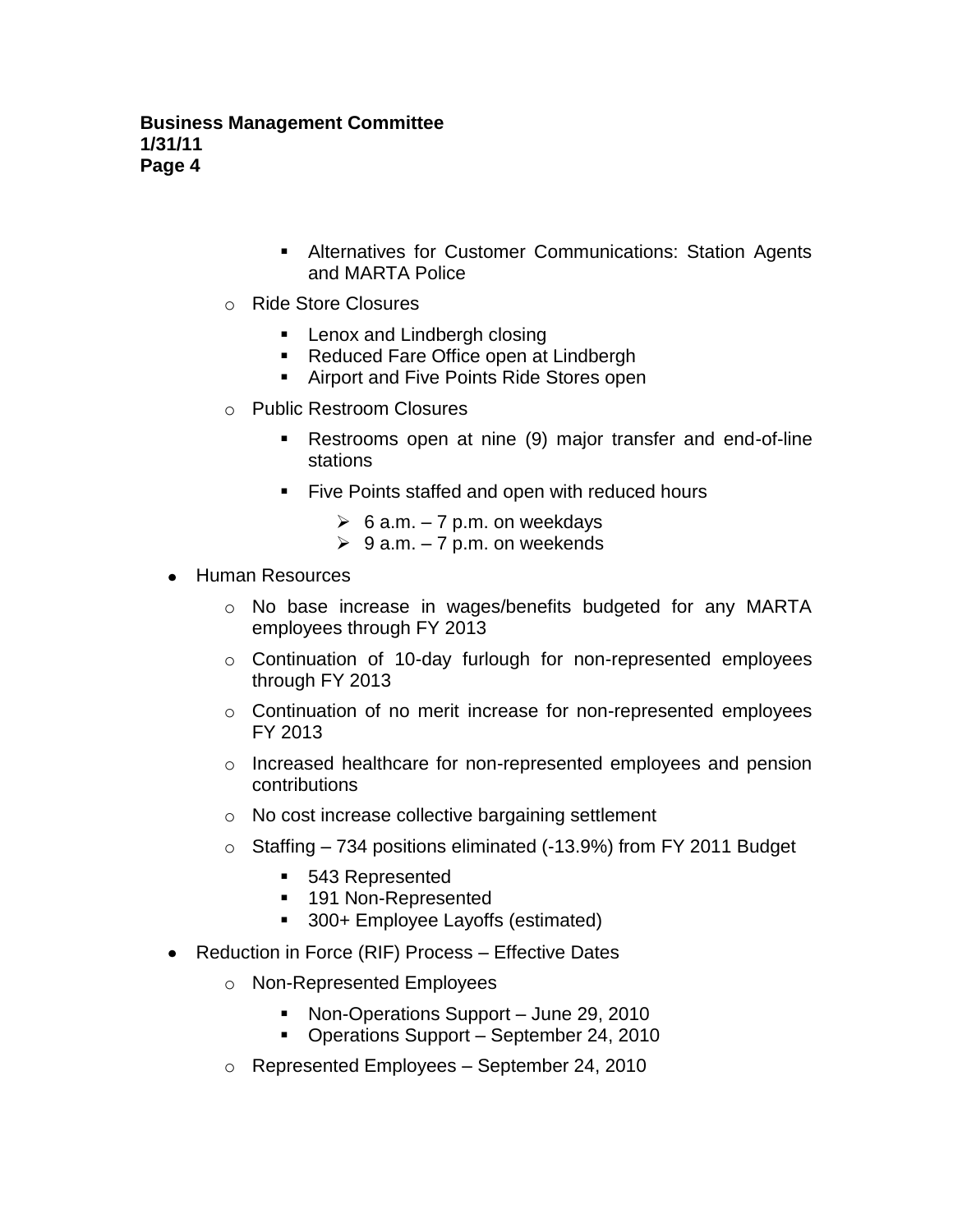## *Key FY 2012 Budget Considerations*

- Hold the line on expenses, operating and capital plans consistent with the overall MARTA 3-year financial plan (FY 2010-2013)
	- o Prioritize closing the projected FY 2013 gap of \$12.87M
	- o First, rebuild reserves to statutory/Board policy levels
	- o Systematically revisit capital project prioritization as part of the annual budget review process
- FY 2012 "zero-based" departmental budget reviews
- Launch serious "new revenue" generation initiative
- Steady state bus and rail transit service levels update Mobility growth assumptions
- Steady state staffing levels; no base increases revisit furlough continuation
- Re-assess fares strategy in view of passenger ridership and revenue data and future VBF implementation plans
- Updated GSU Economic Forecasting Center sales tax projections expected in February – 20-year Financial Sustainability assessment will be completed by March 2011 (Board briefings planned with independent economists/financial consultants
- Revisit and update all MARTA Cost Sharing and Pricing Arrangements with Regional Partners in FY 2011-12
- Update Federal Funding Assumptions based on best available information – current financial plan assumes "steady state" Federal formula funding levels

## *Budget Development Schedule*

- Midyear Budget Review/FY 2012 Key Considerations January 2011
- Committee Discussions re: Transit Service Levels & Plans, Fares & Revenues and the Capital Program – February/March 2011
- Preliminary Budget Proposal April 2011
- Recommended Budget/Public Hearings May 2011
- Budget Adoption June 2011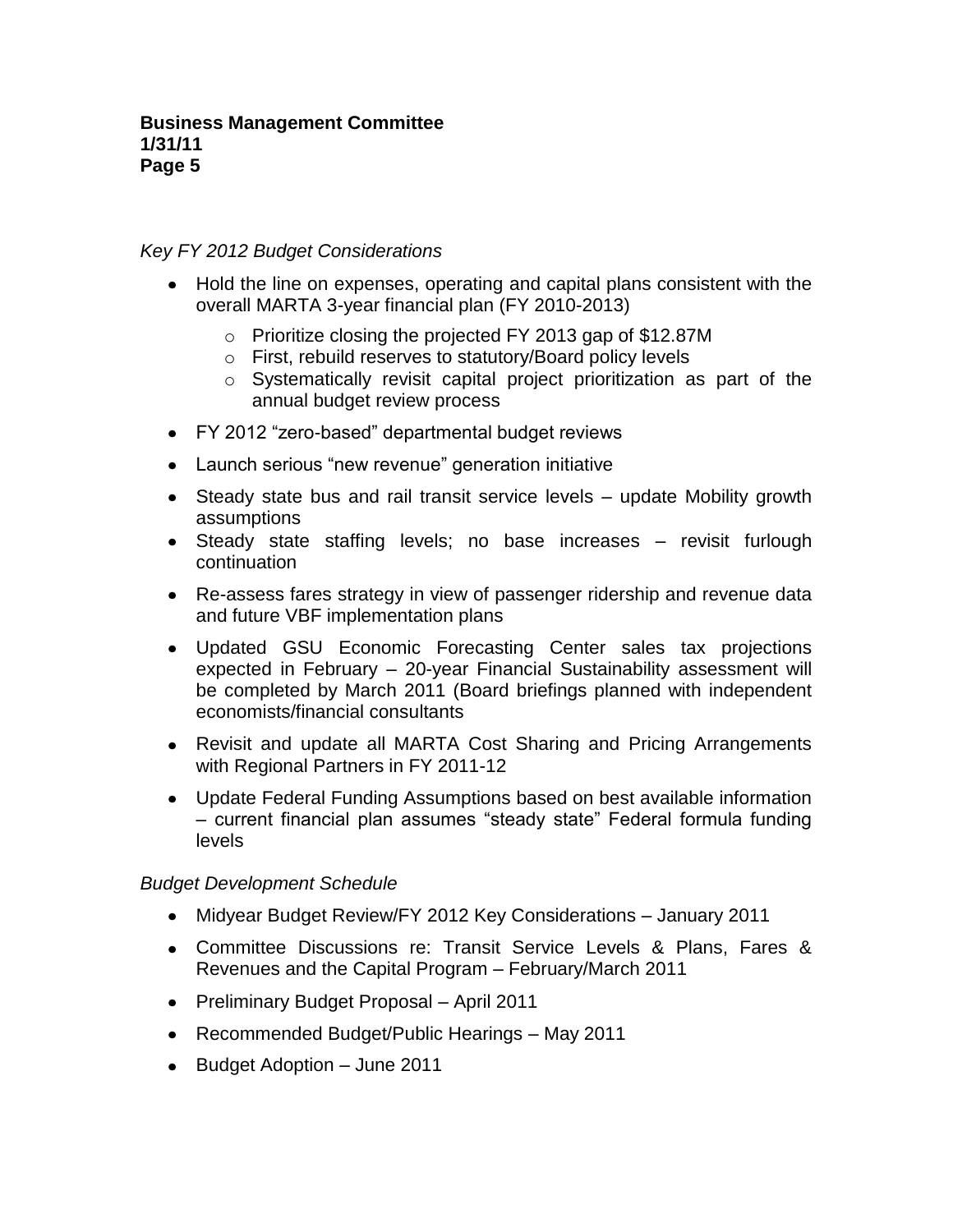# **Fiscal YTD Financial KPI Outcomes (November YTD)**

Mr. Jones briefed the Committee on MARTA's Financial KPI outcomes for November 2010 and November Fiscal Year-to-Date 2011.

### *November Budget Variance*

The budget variance for the month of November was favorable at -2.00% under budget, mostly due to favorable variances in labor costs (vacancies). The fiscal year-to-date (July through November 2010) budget variance remains favorable at -9.61% under budget, mostly due to favorable variances in labor (vacancies), propulsion, and liability and advertising costs.

### *Combined Ridership*

Combined Ridership for the month of November was 11.2M unlinked passenger boardings, compared to a forecasted total of 9.3M or 20.5% over the forecast. The fiscal year-to-date (July through November 2010) system-wide total of 61.9M unlinked passenger trips exceeded the forecast of 54.0M by 7.9M or 14.7%.

### *Bus Cost per Passenger Trip*

The Cost per Bus Passenger Trip of \$3.30 in November was better than the monthly forecast of \$3.84 by \$0.54 or 14.1%, due to a favorable variance in labor cost (vacancies) and Bus ridership exceeding the monthly forecast by 590.4K unlinked trips, or 13.7%. The fiscal year-to-date (July through November 2010) Cost per Bus Passenger Trip of \$3.03 is better than the forecasted \$3.76 by \$0.73 or 19.4%. This better than planned performance is due, in part, to Bus boardings exceeding forecast by 2.9M unlinked trips or 11.5%.

## *Rail Cost per Passenger Trip*

The Cost per Rail Passenger Trip of \$2.10 in November was better than the monthly forecast of \$2.72 by \$0.62 or 22.8% due to a favorable variance in labor cost (vacancies) and Rail ridership exceeding the monthly forecast by 1.3M unlinked trips, or 26.4%. The fiscal year-to-date (July through November 2010) Cost per Rail Passenger Trip of \$2.04 is better than the forecasted \$2.66 by \$0.62, or 23.3%. This better than planned performance is due, in part, to Rail boardings exceeding forecast by 5.0M unlinked trips or 17.4%